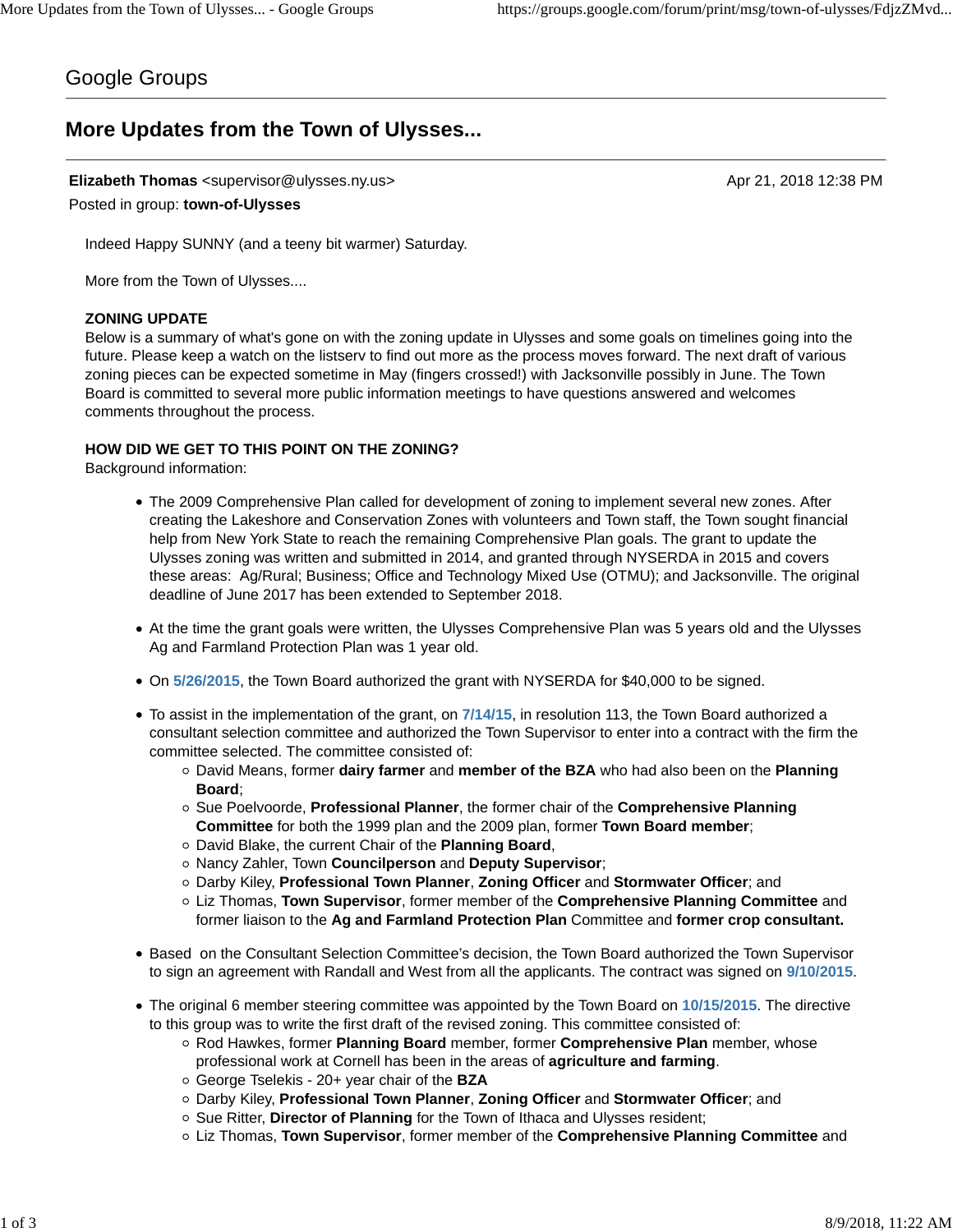former liaison to the **Ag and Farmland Protection Plan** Committee and **former crop consultant.** Nancy Zahler, Town **Councilperson** and **Deputy Supervisor**; who later became the liaison to the **Ag Committee** and was replace by Councilperson, Michael Boggs.

- Acknowledging the importance of ag community voices in the update, the Town Board accepted the recommendation of the former Chair of the Agriculture and Farmland Protection Committee, and authorized by resolution on **6/25/2014**, a 9-member Agriculture Committee to be formed. After outreach to the ag community, there were not 9 applicants for the committee. On **11/10/2015**, the Town Board changed the required number of members to a 5-member board and members were appointed on **4/12/2016.**
- The update for the Ag/Rural zone, as well as the other zones listed, must comply with the Ulysses plans and should be supported by others. Plans being used as guidance are:
	- Ulysses Comprehensive Plan (**2009**)
	- Ulysses Agriculture and Farmland Protection plan (**2013**)
	- Tompkins Comprehensive Plan (**2015**),
	- Tompkins County Farmland Protection Plan. (**2015**)
	- Route 96 corridor management study (2008-**2010**),
	- Tompkins County Conservation Strategy (**2012**)
	- o NYS Ag and Markets law—article 25AA
	- National "smart growth" goals.

Outreach and input so far (including listserv messages going out to nearly 900 residents)...

- 2/ 27/2016 Trumansburg Fire Hall, General Kick-off meeting.
- 4/14/2016 Outreach and input meeting for ag and ag land owners.
- 6/6/16 Outreach meeting for Jacksonville
- 1/19/17 Outreach meeting for Jacksonville.
- 8/18/17 Liserv message generally giving a heads up on the zoning update and that a public infomation meeting will be held soon.
- 10/24/17 present draft of Ag/Rural to Town Board
- 11/9/17 notice of the 11/30 public information meeting on listserv
- 11/24/17 ditto
- 11/30/17 Public Information meeting is held including sessions on all parts of the zoning revision, broken into 3 sections.
- 12/22/17 on listserv, background on zoning, and extension of comment period to 1/25 from 1/11 based on the public meeting on 11/30
- Innumerable instances of input from Planning Board, BZA, Ag Committee, Conservation and Sustainability Committee and Jacksonville.
- 1/18/2018 Steering committee is expanded to include one representative from each: Planning Board, BZA, CSAC, Ag Committee, Jacksonville Community Association.
- By 1/25/18 at least 64 individual comments submitted in response to the November 2017 draft of the zoning update.
- Ag committee has done a great job notifying the ag community of the update.
- The zoning update has several web pages on the Ulysses site and has had links on its home page since the beginning of the process http://www.ulysses.ny.us/boards/zoning-update/

## **HOW SHALL WE MOVE FORWARD?**

As noted, there has been a great deal of input, but the input is often conflicting. As individuals, each board member has different opinions on what is right. The job of the Steering Committee is to work to create the next draft of the revised zoning, taking into account the guiding foundational documents, and the submitted comments heard, with the assistance of all the professional planners and experienced residents who have helped us to date. The final document will be a compromise--too strict for some, too lenient for others.

To date, the whole Town Board has not been deeply in the zoning discussions, but it is time for them to understand what is being proposed, therefore the ZUSC is being asked to present a draft to the Town Board soon.